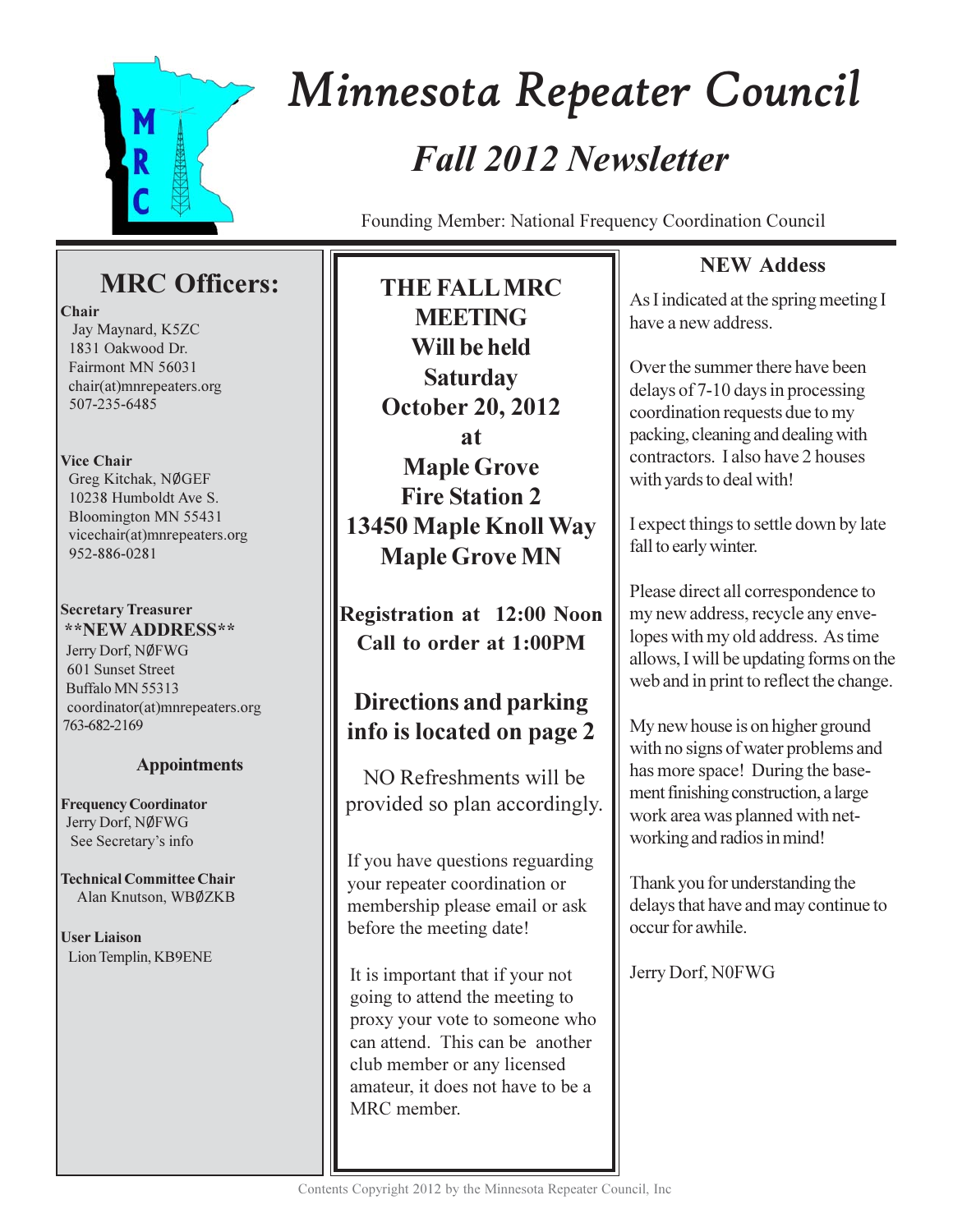## Directions to Maple Grove Fire Station 2

Take Interstate 94 to exit 215 Weaver Lake Road (County Road 109) head East to Elm Creek Blvd, turn north at the McDonalds. Proceed to Maple Knoll Way turn right the fire station is located on the left.

Park in the upper parking lot next to the church, do not enter the lower lot beyond the do not enter signs.

This meeting is being hosted by the Maple Grove Radio Club and Maple Grove Fire.



## **MRC Resources on the Internet**

MRC Webpage http://www.mnrepeaters.org http://www.mrc.gen.mn.us

**MRC** Mailing list:

This mailing list is for announcements and general discussion of MRC events, policy and operations. Currently it is un-moderated and open to all. Sign up at:

http://eight.pairlist.net/mailman/listinfo/mrc

Don't forget to change your email program to "plain text" before you try to send anything. Messages with HTML or other fancy print will come through blank if you don't make the change.... Also do not include attachments!

## **Elections**

As this goes to the printer, the incumbent chair or vice chair have not indicated if they will serve another term in office.

I will serve another term if re-elected!

Jerry Dorf, N0FWG

I would like to nominate myself for the position of MRC Chairman at the upcoming meeting.

I was first licensed as a amateur radio operator in 1961 while in high school as KN0FHC, later as K0FHC, I have been active on 2 meters since 1971 and in the operation of repeaters since that time.

I put the 16/76 repeater on the air in Golden Valley and later at its current location in Saint Louis Park. My self and several friends started the Twin City FM Club. We also operated Amateur Fair for a number of years, mostly at the Minnesota State Fair Grounds.

I put the 444.100 repeater on the air at it's current location.

I owned and operated the 442.925 repeater on the IDS building at which time I acquired the vanity call sign WOIDS. I moved to Arizona in 2006.

I operated several repeaters in Arizona while I lived there.

Upon my return to Minnesota in 2011 I put my current repeater on the air in Rogers, MN. It is on 442.950mhz. It is called FARM RADIO since it is on a operating dairy farm.

I have been either Chairman, Vice Chairman or Frequency Coordinator of the Minnesota Repeater Council since the late 70's.

Steve Glatzel, W0IDS Rogers, MN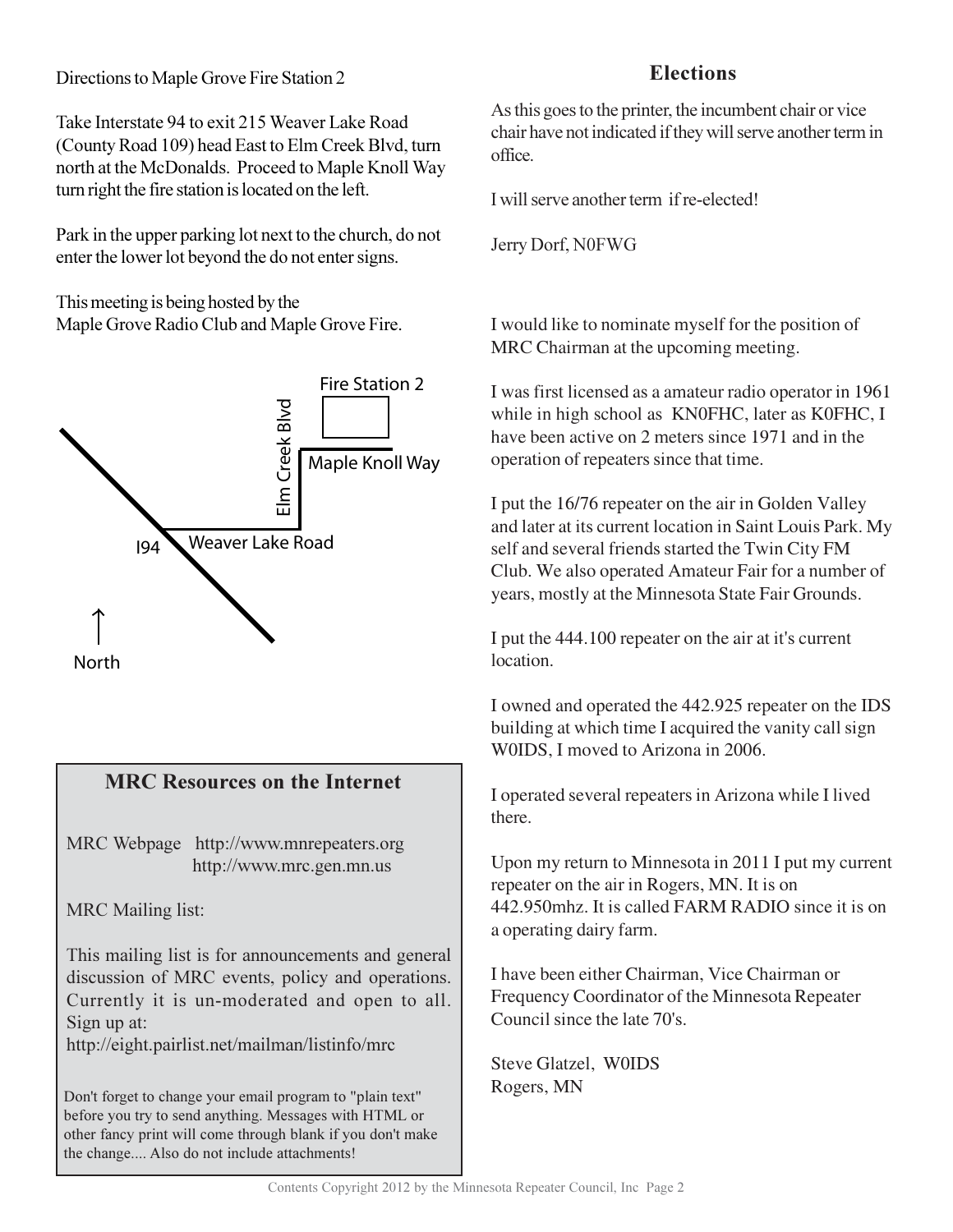#### **Secretary, Treasurers & Coordinators Notes**

Since the Spring meeting, MRC activities have been normal with nothing out of the ordinary.

Fall updates:

161 updates where mailed out the first week of September with a due date of October 31.

As a reminder, if you move, change phone numbers, email etc you can file updates anytime of the year. This helps make the fall updates go faster.

With my new house, I have better storage conditions for supplies so the humidity sealing envelopes while sitting on a shelf should be a thing of the past.

Wisconsin Association of Repeaters (WAR) planning there fall meeting in Eau Claire WI on November 10 Check http://www.wi-repeaters.org for more information.

Due to my moving and other distractions this summer, this newsletter will be short and to the point.

See you at Maple Grove!

 $73's$ 

Jerry Dorf, N0FWG Sec-Treas Frequency Coordinator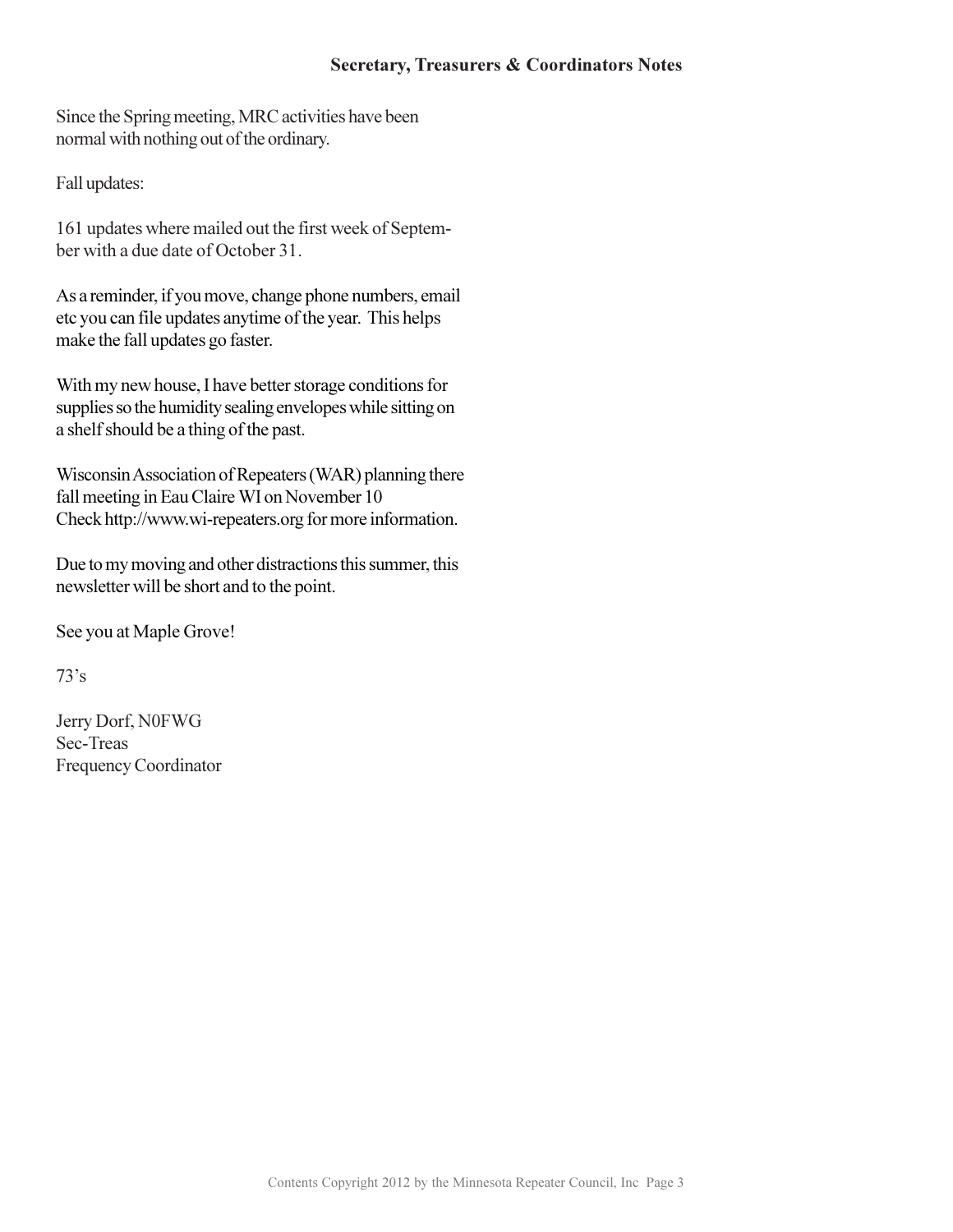# **Minutes of the Minnesota Repeater Council**

Spring meeting held On May 5, 2012 Head Of the Lakes Fairgrounds, Superior WI

Call to order by Vice Chairman Greg Kitchak, N0GEF at 1:00PM Introduction of officers & members made.

Quorum was meet with a total of 59 members in good standing on the roster, 20 in attendance, 6 non-metro at the start of the meeting.

**Chairman's Report:** None presented

**Secretary & Treasurer's report:** Jerry Dorf N0FWG Reports presented to membership in the newsletter, and handout.

**Frequency coordinator:** Jerry Dorf N0FWG Reports presented to membership in the newsletter, and handout.

**Technical Committee:** Alan Knutson Nothing to report

#### **New Members:**

Randy Scott, KC0RTX Regular Terry Londroche N0GOI Regular Rock Bazle, N8AGJ Regular Frank Karnauskas, W1UW Associate

Motion to approve, seconded motion passed

#### **Old Business:**

**Electronic meetings:** Tabled from fall meeting, further discussion occurred on options such as do we want video, or just audio voting, what method to backhaul. Most of the methods would require some advance prep work by volunteers to insure resources are available such as internet or cell phone service. It was noted that in Duluth some members did not have good cell coverage. Motion was made not to pursue at this time, seconded and passed.

#### **New Business:**

Coordination policy discussion for a amendment to require the holder of coordination to match the official FCC records. Ben Franske N0BEN will follow-up.

Minnesota ARES requests on the CTCSS Plan that the tone of 203.5 be reserved statewide on the SNP pairs for use as simplex channels. Motion made by Jerry Dorf, N0FWG , motion seconded motion passed.

Discussion on DSTAR and other digital modes using 10/12.5KHz steps. No motion made at this time, we will watch and gather information for future action.

#### **Fall Meeting: Metro location:**

Board will find a location in the Metro, option for Maple Grove Fire Station 2.

Meeting Adjourned at 2:00 PM

Jerry Dorf, N0FWG Secretary Treasurer Minnesota Repeater Council, Inc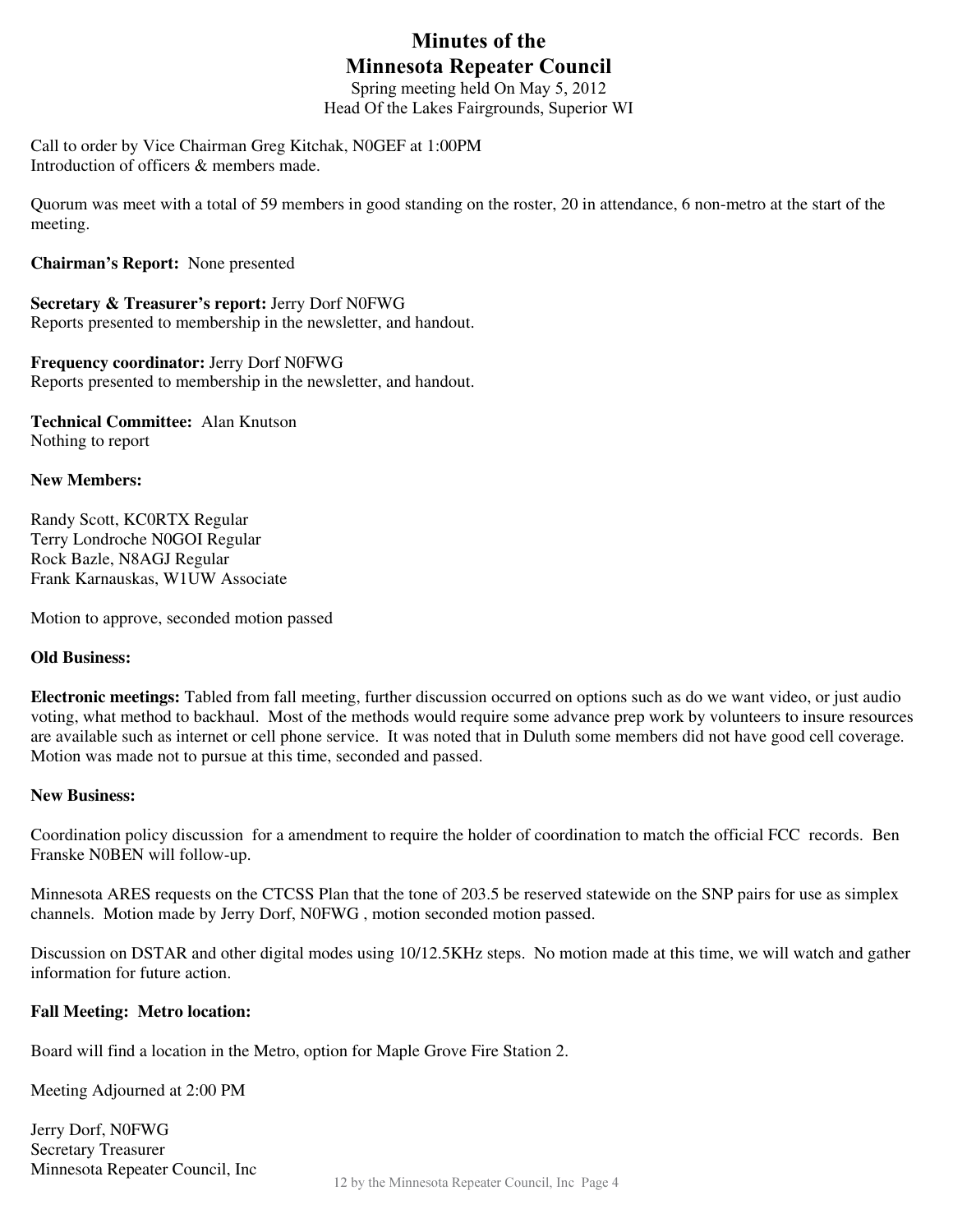I will continue to ask that you do the following before the meeting. It is much easier to resolve any issues in advance than at a meeting. I can spend more time to help come to a solution.

Check your envelope for your membership status. If you need to pay dues, please fill out the membership form before bringing funds to the table. Or mail the application in advance!

If you look at the envelope this newsletter came in, you will find your expiration date. This is the year you are paid to the end of the listed year. So 2009 is paid up till Dec 31, 2009

Membership types listed on the envelope

| REG |                                    | Regular member ASC Associate member |
|-----|------------------------------------|-------------------------------------|
| NL  | Newsletter only SPL Special / comp |                                     |
| ZZ. | Unknown                            | RPE Reg Pending.                    |

If you have any questions, or there is a discrepancy in your information please ask before coming to the meeting.

Thanks for your cooperation.

### Contacting the MRC Secretary & Coordinator!

I have a full time job, so if you wish to contact me by phone, it is best to try 6-9PM in the evenings except the 2nd Tuesday of the month.

Sending registered mail is going to delay my receiving the correspondence, this also requires my leaving work early or going to the post office on a Saturday morning.

I normally read and respond to email on a daily basis, this is preferred if I need to research something or for simple questions.

Repeater updates and frequency applications must be mailed or faxed. I will provide my FAX number upon request. You may also scan your documents and email the document.

You may use email to notify us of operational changes to your repeater like its now on the air or will be off the air for a period of time.

Proxy forms can be mailed or faxed, emailed scans are acceptable, however just a proxy statement is not..

#### Location of MRC meetings history

| Fall<br>Spring | 2012<br>2012 | Fire Station 2<br>Hamfest  | <b>Maple Grove</b><br>Duluth |
|----------------|--------------|----------------------------|------------------------------|
| Fall           | 2011         | Fire Station 2             | <b>Maple Grove</b>           |
| Spring         | 2011         | <b>Fire Station</b>        | Owatonna                     |
| Fall           | 2010         | Fire Station 1             | Bloomington                  |
| Spring         | 2010         | <b>Fire Station</b>        | <b>Brainerd</b>              |
| Fall           | 2009         | <b>Henn County Library</b> | Edina                        |
| Spring         | 2009         | <b>Red Cross</b>           | Mankato                      |
| Fall           | 2008         | <b>City Hall</b>           | Savage                       |
| Spring         | 2008         | Hamfest                    | Duluth                       |
| Fall           | 2007         | N. St Paul Community Ctr   | North St Paul                |
| Spring         | 2007         | <b>Recreation Center</b>   | Alexandria                   |
| Fall           | 2006         | N. St Paul Community Ctr   | North St Paul                |
| Spring         | 2006         | American Legion            | Mankato                      |
| Fall           | 2005         | N. St Paul Community Ctr   | North St Paul                |
| Spring         | 2005         | Hamfest                    | Duluth                       |
| Fall           | 2004         | N. St Paul Community Ctr   | North St Paul                |
| Spring         | 2004         | Eagles Club                | Litchfield                   |
| Fall           | 2003         | N. St Paul Community Ctr   | North St Paul                |
| Spring         | 2003         | Eagles Club                | Litchfield                   |
| Fall           | 2002         | <b>St Paul Techincial</b>  | St Paul                      |
| Spring         | 2002         | Hamfest                    | Duluth                       |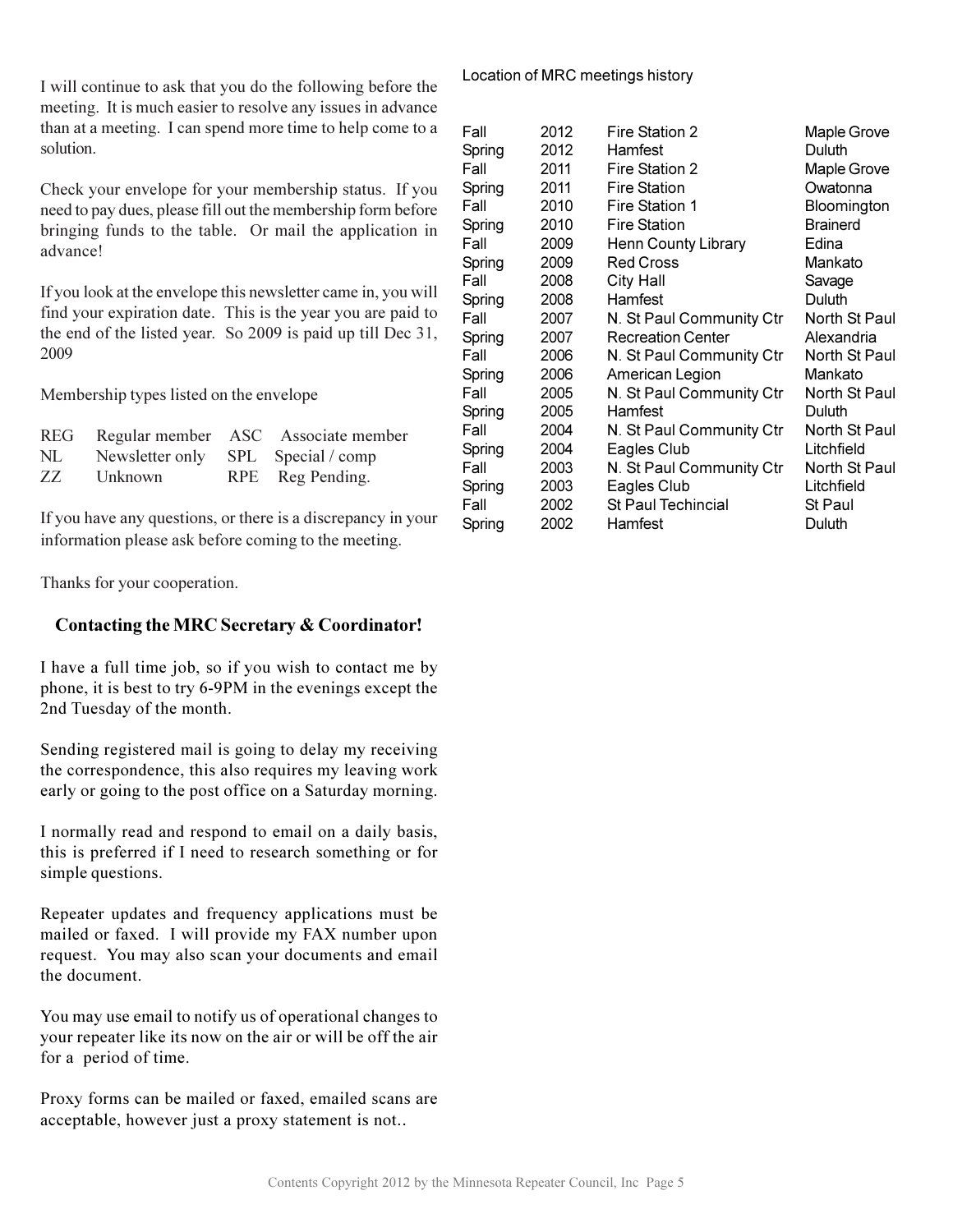# **Minnesota Repeater Council Checking Account** September 4, 2012

| Date      | Type       | <b>Description</b>        | <b>Debit</b> | Credit   | <b>Balance</b> | <b>Comments</b>                     |
|-----------|------------|---------------------------|--------------|----------|----------------|-------------------------------------|
| 1/9/2012  | <b>DEP</b> | Mary Nystrom/Austin ARC   |              | \$10.00  | \$6,387.84     | Reg Dues 2012                       |
| 3/16/2012 | 2119       | <b>VOID VOID</b>          |              | \$0.00   | \$6,387.84     | <b>VOID VOID</b>                    |
| 3/16/2012 | 2120       | Anchor Paper Company      | \$16.59      |          | \$6,371.25     | PAPER FOR SPRING NEWSLETTER         |
| 3/29/2012 | Dep        | <b>ARRL</b>               |              | \$302.00 | \$6,673.25     | Repeater Directory payment          |
| 4/11/2012 | Dep        | Richard Jackson           |              | \$10.00  | \$6,683.25     | Reg Dues 2013                       |
|           | Dep        | ROCK BAZZLE               |              | \$10.00  | \$6,693.25     | Reg Dues 2012                       |
|           | Dep        | <b>THOMAS SVIHEL</b>      |              | \$10.00  | \$6,703.25     | Reg Dues 2012                       |
|           | Dep        | Dave Kellner              |              | \$10.00  | \$6,713.25     | Reg Dues 2012                       |
| 4/16/2012 | Dep        | Sean Stepanek             |              | \$20.00  | \$6,733.25     | Reg Dues 2013                       |
|           | <b>DEP</b> | Jerry Dorf                |              | \$19.60  | \$6,752.85     | Personal deposit made to wrong acct |
| 4/30/2012 | Dep        | <b>STEVE CSIZMADIA</b>    |              | \$10.00  | \$6,762.85     | Reg Dues 2012                       |
|           | Dep        | <b>DAVID WEGNER</b>       |              | \$20.00  | \$6,782.85     | Reg Dues 2013                       |
|           | <b>DEP</b> | Dean BOELTER              |              | \$10.00  | \$6,792.85     | Reg Dues 2013                       |
| 5/7/2012  | <b>DEP</b> | <b>MIKE SCHWENDEMAN</b>   |              | \$20.00  | \$6,812.85     | Reg Dues 2013                       |
|           | <b>DEP</b> | <b>PATRICK TICE</b>       |              | \$10.00  | \$6,822.85     | Reg Dues 2013                       |
|           | <b>DEP</b> | Dan Karg                  |              | \$40.00  | \$6,862.85     | Reg Dues 2016                       |
|           | <b>DEP</b> | <b>ED JACOBSON</b>        |              | \$20.00  | \$6,882.85     | Reg Dues 2013                       |
|           | <b>DEP</b> | <b>HAROLD CLOUGH</b>      |              | \$20.00  | \$6,902.85     | Reg Dues 2013                       |
|           | <b>DEP</b> | <b>MARGARET JORDAN</b>    |              | \$20.00  | \$6,922.85     | Reg Dues 2013                       |
|           | <b>DEP</b> | <b>TERRY LONDROCHE</b>    |              | \$10.00  | \$6,932.85     | Reg Dues 2012                       |
|           | <b>DEP</b> | <b>FRANK W KARNAUSKAS</b> |              | \$5.00   | \$6,937.85     | <b>ASSOCIATE DUES 2012</b>          |
|           | <b>DEP</b> | <b>RANDY SCOTT</b>        |              | \$20.00  | \$6,957.85     | REG DUES 2013                       |
| 5/16/2012 | <b>WTH</b> | Jerry Dorf                | \$19.60      |          | \$6,938.25     | 19.60 that was deposited 4-16-12    |
| 6/12/2012 | <b>DEP</b> | Douglas Paris             |              | \$20.00  | \$6,958.25     | Reg Dues 2013                       |
| 7/28/2012 | <b>DEP</b> | <b>BRUCE WILLIAMS</b>     |              | \$10.00  | \$6,968.25     | Reg Dues 2012                       |
|           |            | Steve Glatzel             |              | \$20.00  | \$6,988.25     | Reg Dues 2013                       |
| 8/3/2012  | 2121       | Pair Networks             | \$120.89     |          | \$6,867.36     | Web hosting                         |
| 8/11/2012 | 2122       | Postmaster                | \$90.00      |          | \$6,777.36     | Postage                             |
| 8/31/2012 | 2123       | Office Max                | \$58.76      |          | \$6,718.60     | <b>Envelopes Labels</b>             |

Notes:

1. New & pending memberships checks have been deposited to avoid the past "Stale Check" problems.

2. The date in the comment field shows dues paid to the end of that year.

#### **Waiting list**

| Name                | Call   | Group          | Band Use |              | Location    | Date     |
|---------------------|--------|----------------|----------|--------------|-------------|----------|
| Alan Knutson        | WB0ZKB |                | 2M       | <b>DSTAR</b> | Chaska/West | 04/28/07 |
| Paul Emeott         | KOL AV |                | 2M       | FM.          | Gem Lake    | 10/19/09 |
| Ross DeMeyere W0ANA |        | Anoka RACES 2M |          | <b>DSTAR</b> | Anoka       | 03/03/11 |

#### **New Coordinations**

 $\epsilon$ 

| LOCATATION          | RPTCALL      | 0UT       | TRUSTE                | TRUSTEECAL    | CORDATE       | <b>USE</b> | <b>STATUS</b> |
|---------------------|--------------|-----------|-----------------------|---------------|---------------|------------|---------------|
| <b>OGILVIE</b>      | KDOCI        | 147.2400  | KENNETH<br>BROSHOFSKE | KDOCI         | 08/03/2012 RO |            | CNST          |
| ELK RIVER           | KOSCA        | 147.1950  | DAN L SHARTLE         | NOJHU         | 07/25/2012 RO |            | CNST          |
| <b>ROGERS</b>       | WOIDS        | 442.9500  | STEVE GLATZEL         | WOIDS         | 07/25/2012 RO |            | 0TA           |
| WALKER              | NAORC        | 146.7900  | JEFFERY P NAST        | <b>KCOMKS</b> | 07/25/2012 RO |            | CNST          |
| ANOKA               | <b>WOANA</b> | 442.5250  | ROSS DEMEYERE         | <b>WOFTX</b>  | 06/03/2012 RO |            | CNST          |
| ANOKA               | WOANA        | 1287.1000 | ROSS DEMEYERE         | WOFTX         | 06/03/2012 RO |            | CNST          |
| COON RAPIDS         | KD00RH       | 443.5500  | HOOK<br>JEFFERY J     | KD00RH        | 05/26/2012 RO |            | CNST          |
| <b>DULUTH</b>       | NOEO         | 442.2000  | DOUGLAS NELSON        | <b>AA0AW</b>  | 04/20/2012 RO |            | CNST          |
| SPRING<br>LAKE PARK | N8AGJ        | 443.5750  | ROCK A BAZZLE         | N8AGJ         | 03/27/2012 RO |            | <b>CNST</b>   |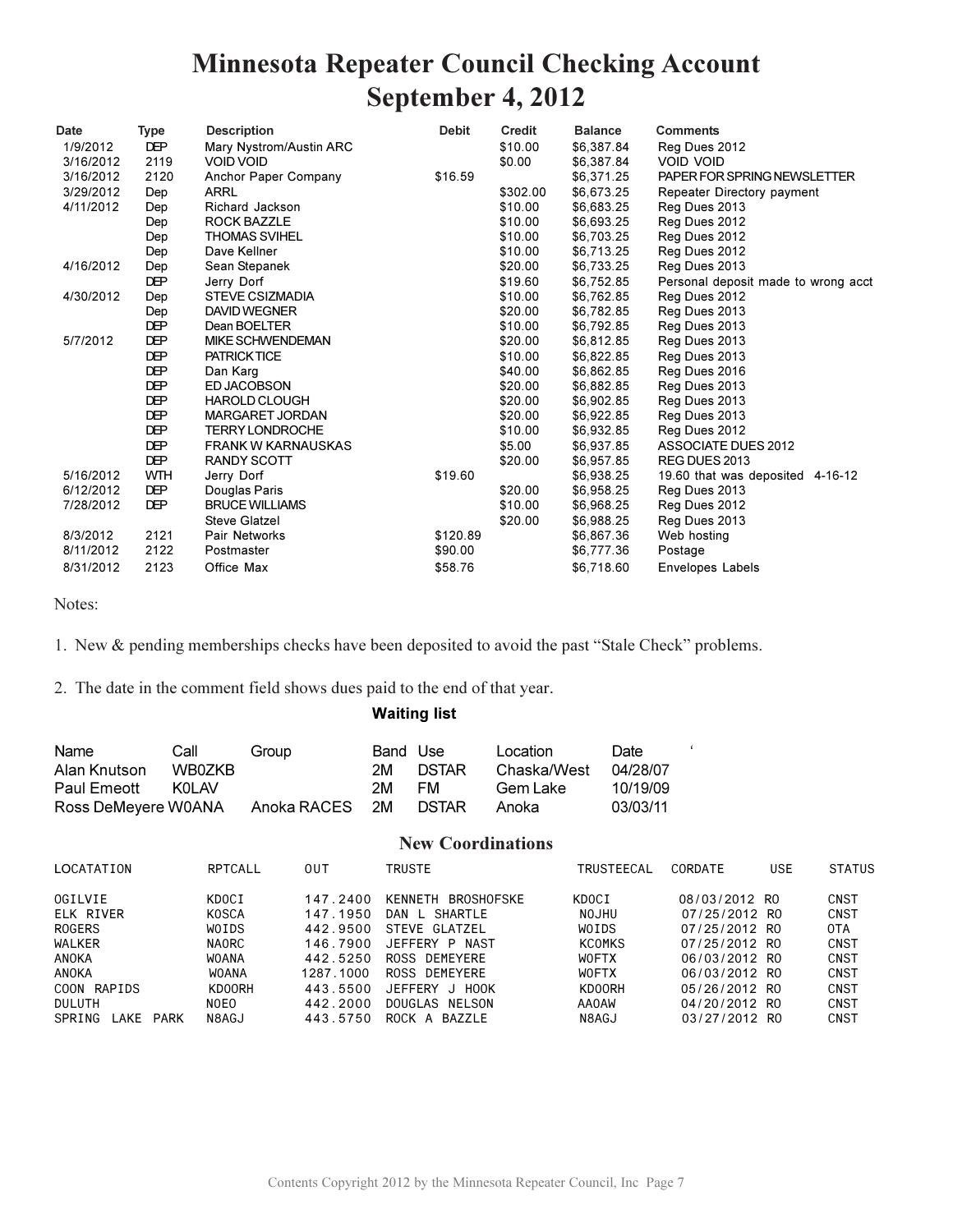# *Minnesota Repeater Council*

**Membership and Renewal application form** 

|                                                                                    | <b>Trustee information (MRC Main Contact).</b>                                                                                    |                                                                                                                                                                                                                                                                                                 |  |
|------------------------------------------------------------------------------------|-----------------------------------------------------------------------------------------------------------------------------------|-------------------------------------------------------------------------------------------------------------------------------------------------------------------------------------------------------------------------------------------------------------------------------------------------|--|
|                                                                                    |                                                                                                                                   |                                                                                                                                                                                                                                                                                                 |  |
|                                                                                    |                                                                                                                                   |                                                                                                                                                                                                                                                                                                 |  |
|                                                                                    |                                                                                                                                   |                                                                                                                                                                                                                                                                                                 |  |
|                                                                                    |                                                                                                                                   | State: $\angle$ Zip: $\angle$                                                                                                                                                                                                                                                                   |  |
|                                                                                    | Club or alternate contact/mailing address.                                                                                        |                                                                                                                                                                                                                                                                                                 |  |
|                                                                                    |                                                                                                                                   | Name: 2008. [2016] Name: 2008. [2016] Name: 2008. [2016] Name: 2008. [2016] Name: 2008. [2016] Name: 2008. [20                                                                                                                                                                                  |  |
|                                                                                    |                                                                                                                                   |                                                                                                                                                                                                                                                                                                 |  |
|                                                                                    |                                                                                                                                   |                                                                                                                                                                                                                                                                                                 |  |
| Dues \$10.00 year<br>Associate Member<br>Dues \$5.00 year<br>Newsletter            | Recieves all malings.<br>Receives one copy of MRC newsletter for 1 year. Dues \$5.00<br>Or download for free from the MRC webpage | frequency coordinated by the MRC. Has one vote at all meetings. Receives all mailings.<br>Organization or individual with a active interest in constructing an Amateur Radio Repeater station<br>or in the activities of the MRC. Can participate in the activities of the MRC but has no vote. |  |
| Signed: Repeater Trustee/Regular Member                                            |                                                                                                                                   | Date:                                                                                                                                                                                                                                                                                           |  |
| Mail all Applications and dues to:<br>Minnesota Repeater Council                   |                                                                                                                                   | Other Info:                                                                                                                                                                                                                                                                                     |  |
| Jerry Dorf, N0FWG Secretary/Treasurer<br>601 Sunset Street                         | Total Amount:                                                                                                                     |                                                                                                                                                                                                                                                                                                 |  |
| Buffalo MN 55313<br>763-682-2169 Voice Fax avaulable upon req<br>jerryd@jerryd.net | Check #: $\qquad \qquad$<br>Name on Check:                                                                                        |                                                                                                                                                                                                                                                                                                 |  |
|                                                                                    |                                                                                                                                   | Date:                                                                                                                                                                                                                                                                                           |  |
| Membership Approval Granted:                                                       |                                                                                                                                   |                                                                                                                                                                                                                                                                                                 |  |